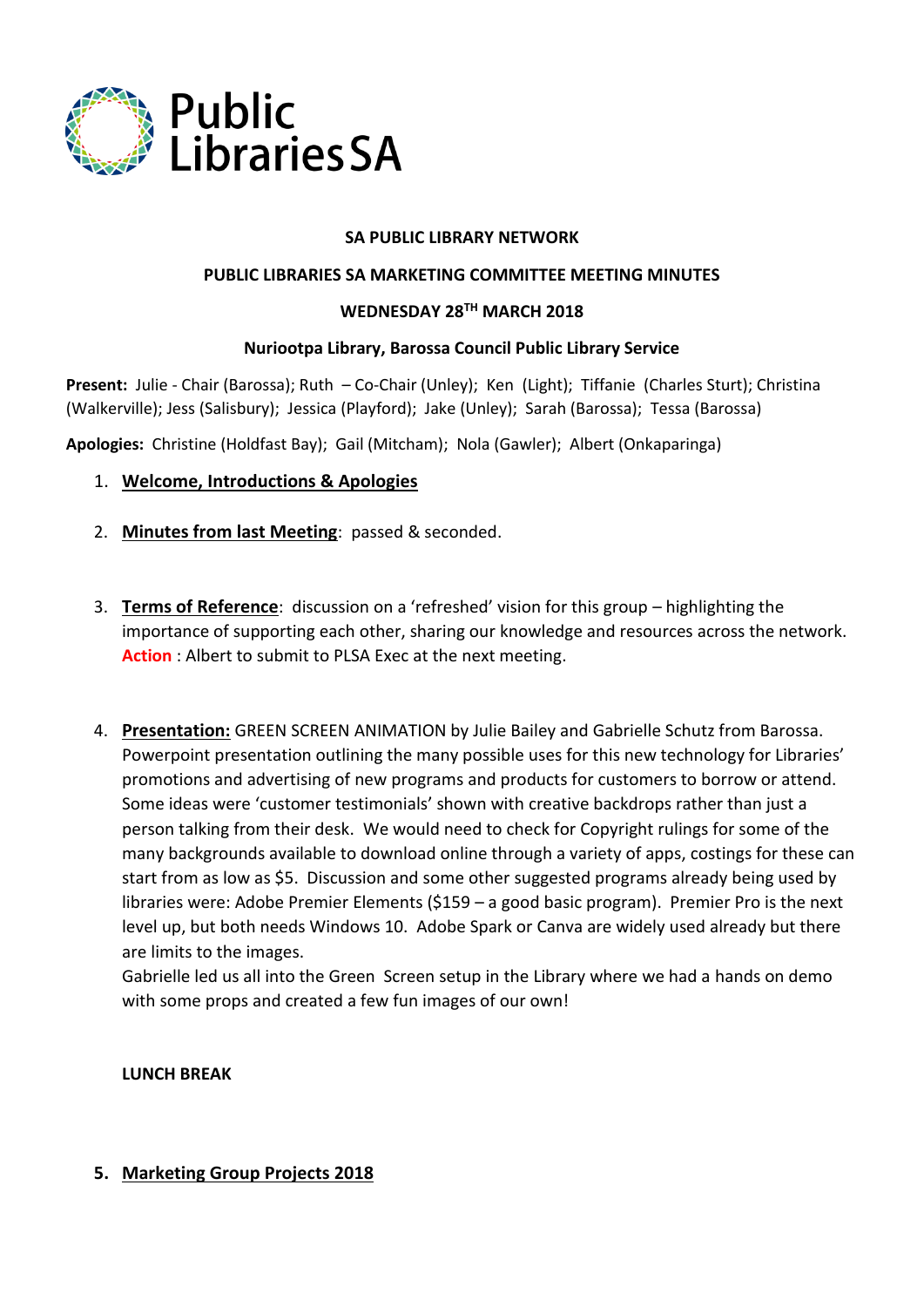**Library & Information Week Statewide Promotion and Photo Competition** – 2018 L&IW theme is "Find Yourself in a Library". Competition – take a selfie with a book or other library resource anywhere you find yourself in (or out) of a library! Highlighting 24 hour access to our public library resources via OneCard membership as well as access during library opening hours. Prizes offered for best photo in 3 categories. Funding of \$600 kindly provided by PLSA Exec to be split over the 3 prizes (vouchers for Booktopia). Entries either to be emailed or brought in person to local library. Libraries to choose best photo in each division and submit to PLS for judging. Entry forms, marketing resources to be created and made available to all libraries on OnePlace. Publicity to be launched by 30 April, Competition running 14 May-8 June. **Action** : Ruth to create competition entry form and marketing materials.

- **Action** : Sharmayne/Julie to organize judges.
- **Action** : L&IW Competition Working Party to meet again to finalize competition
- **Action :** Albert obtain approval from PLSA Exec for funding for design of materials.

# **Professional Development & Training :** *see minutes item 6*

**Support libraries at local level :** Discussion – how do we find out what libraries need? How can the Marketing Group can assist? For example : marketing material templates, more use of OnePlace as our 'go-to' forum, professional development opportunities, promotional merchandise. Survey via Survey Monkey probably best tool to use.

**Action**: Discuss further at next meeting – questions to ask, Survey Monkey

# **Disability Ageing and Lifestyle Expo 'My Life, My Choice' –** Sharmayne Coso

Proposed that Marketing Committee coordinate a 'Libraries SA' stand at the Expo. Expo held on Thursday  $27<sup>th</sup>$  September 2018 at the Adelaide Showground Goyder Pavilion from 10am – 4pm.

- Recommend forming a working party to plan the day and speak to other network staff which have run a similar event like Avcon
- Working Party interest : Sharmayne Coso, Ruth Powley, Tiffany Phillpott, Julie Bailey
- Use the expo to: market the new digital membership, Online Resources, Ancestry, One Card App, eBooks and audiobooks, general library services for this target group
- Suggestion to have a mobile library on site
- Sharmayne confirmed that PLS is willing to provide financial support eg pay for the Exhibitor package Option 3 – Corinthian booth
- Staffing Roster three network staff for hourly time slots, totalling approx. 18 staff. Will also need staff before 10am to set up
- Need to plan 'script' so everyone is on the same page regarding information provided
- Gather up network giveaways
- PLS can provide a kiosk for demo purposes as per the photo below, tablets, iPads, mobile Nighthawk internet device



**Action:** Marketing Committee to form working party. \*\*Email Julie if interested in being involved

# **6. Marketing Group Projects 2018 - cont.**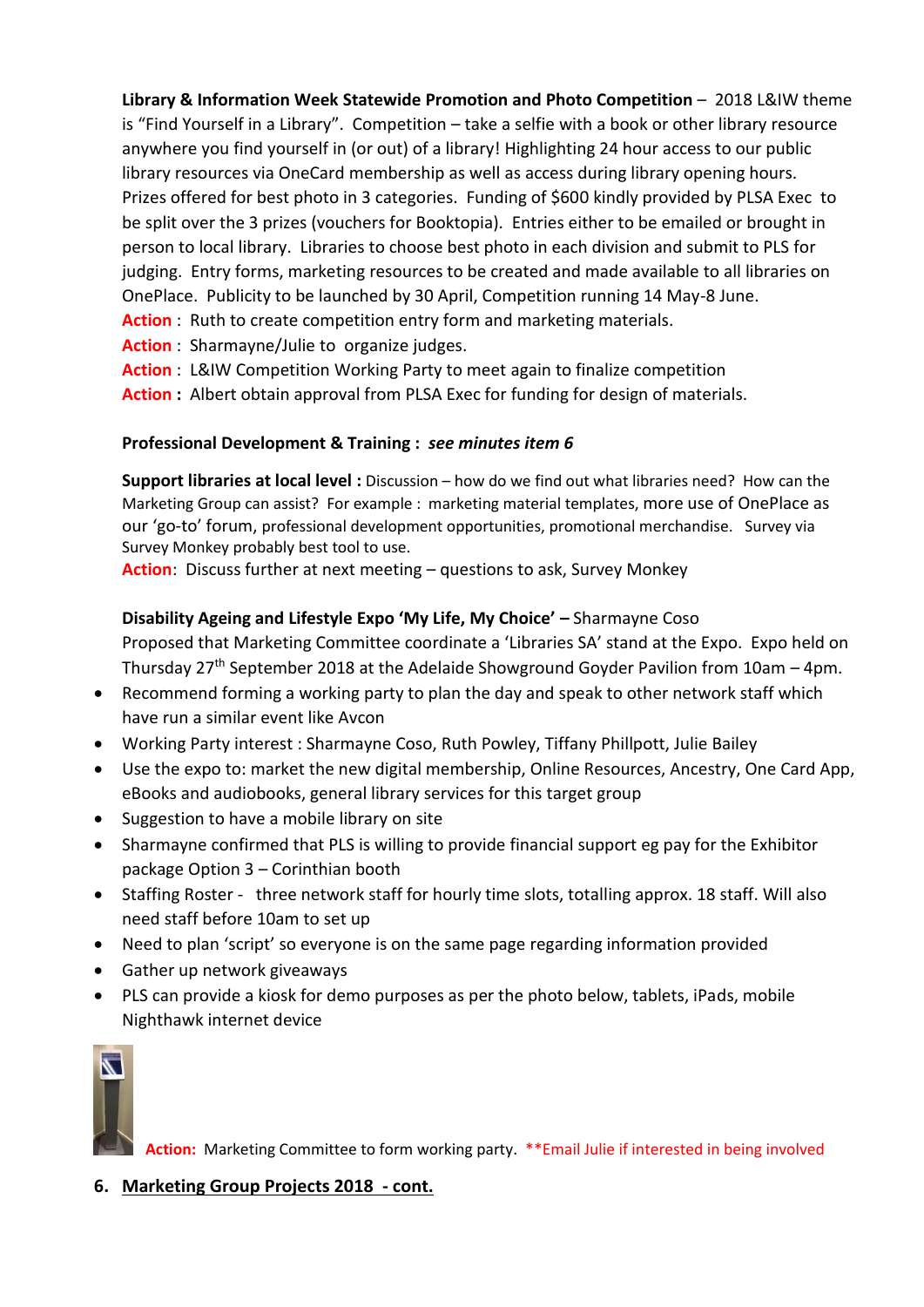## **Promotional Merchandise**

Discussion : Could the Marketing Group organize consortia purchase of Library promotional merchandise? (As previously done for purple library bags). Group discussion ensued –

- this could be a useful, value adding and cost saving activity we could provide for libraries
- beyond the usual bags, biros and bookmarks.
- Suggestions a USB with library's logo, libraries could load core library info ; promotional pull-up banners, t-shirts, printed balloons, mouse pads.

**Action**: Discuss further at next meeting

# **7. Professional Development & Training:**

**Marketing Basics Workshop** – contact LGA, explore other workshop providers

Telephone Link Conference with Sharmayne Coso:

# **Content Wizard Factory workshop presented by Refuel Creative Marketing & Technology with Ryan Jones.**

- overview of program by Sharmayne Coso (PLSA). See attached document for course content and further information.

### **Session description**

To succeed with social media in 2018, it's all about visual content. So how do you keep up if you're not a Photoshop wizard, or an experienced video editor?

This interactive masterclass will bring you up to speed with the easy way to create photos and videos with the tools you have available. Attendees will use their own smart phones to workshop content ideas, and experiment with putting it all together.

The masterclass will include group exercises where attendees will work together to sharpen their photography and videography skills from mobile phones. Attendees will learn to use leading free apps on Android and iOS to produce content for social media, and post it direct from their smart phone.

This masterclass has a heavy emphasis on using smart phones and tablets to produce social media content with free apps. It is recommended, but not required, for attendees to bring:

- their own iOS or Android smart phone or tablet to play along
- a phone/tablet charger for a lunchtime power boost
- headphones/headset, plus adapter if using iPhone 7/7 Plus
- Campaign and content ideas for your social media content

Each attendee will be supplied a basic kit for smart phone content creation, which includes:

- Universal mobile phone tripod mount
- Table top tripod
- Lavalier microphone

# **8. Information Sharing:**